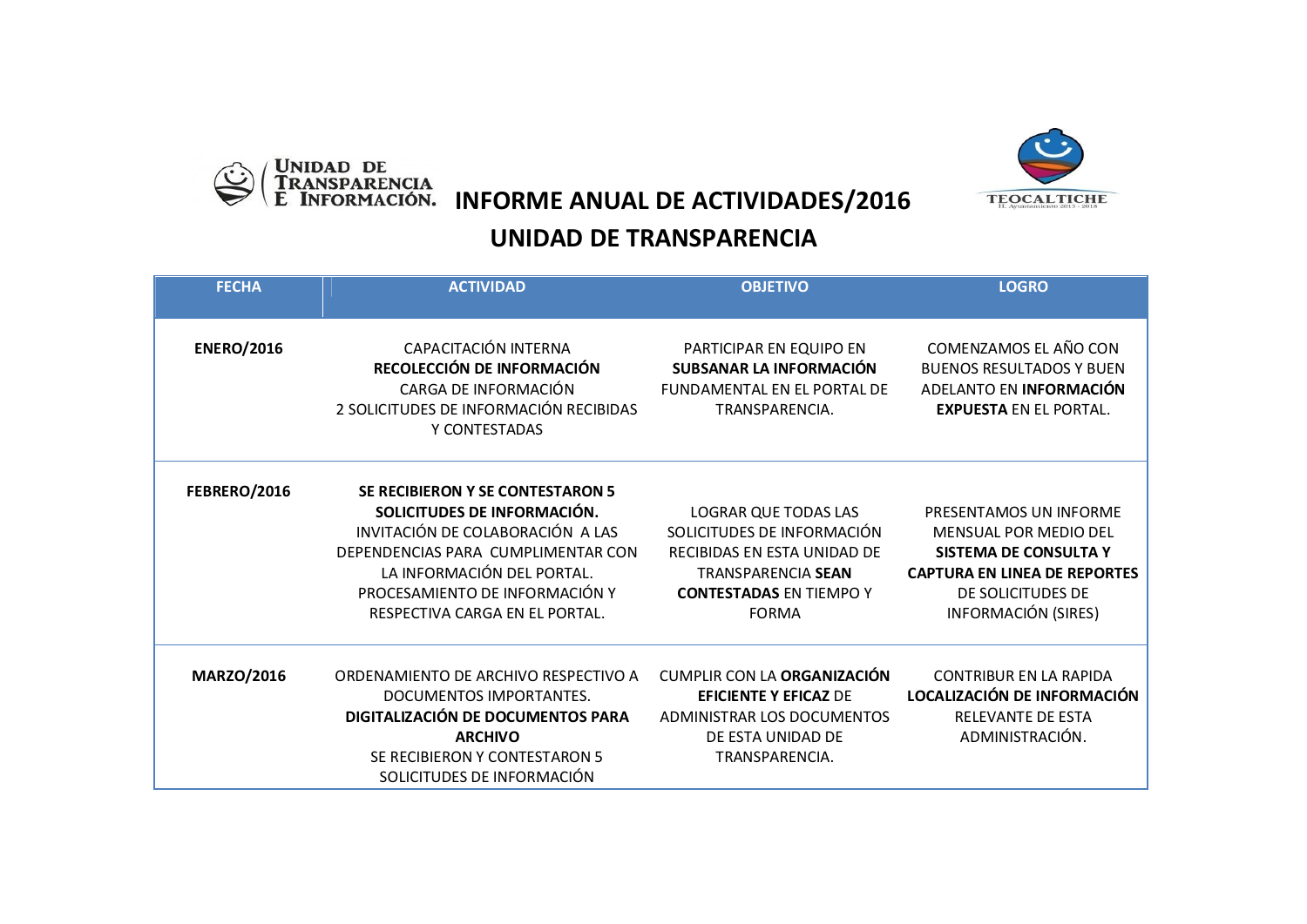| ABRIL/2016 | <b>SOLICITUD DE</b>                |  |
|------------|------------------------------------|--|
|            | INFORMACIÓN/RECOLECCIÓN DE         |  |
|            | INFORMACIÓN.                       |  |
|            | CAPACITACIÓN INTERNA               |  |
|            | 4 SOLICITUDES DE INFORMACIÓN       |  |
|            | FUNDAMENTAL.                       |  |
|            | CONFORMACIÓN DE COMITÉ DE          |  |
|            | TRANSPARENCIA                      |  |
|            | <b>ELABORACIÓN DE CONVENIOS DE</b> |  |
|            | <b>ADHESIÓN</b>                    |  |
|            | <b>PARA OPD's</b>                  |  |
|            |                                    |  |

COLABORAR CON NUESTRO ÓRGANO GARANTE EN LA ADHESIÓN EN **UN SOLO COMITÉ Y UNA SOLA UNIDAD DE TRANSPARENCIA** A LAS RESPECTIVAS OPD´s DE NUESTRO MUNICIPIO

## CONTRIBUIR DE MANERA EFICAZ CON EL INSTITUTO DE TRANSPARENCIA ESTATAL LOGRANDO UNA **PARTICIPACIÓN ACTIVA Y DINÁMICA** EN ASUSNTOS DE TRANSPARENCIA

| <b>MAYO/2016</b>  | ACTUALIZACIÓN DEL PORTAL DE<br><b>TRANSPARENCIA</b><br>REUNION CON EL ITEI EN GDL<br>RECOLECCIÓN DE INFORMACIÓN<br><b>TRANSMISION EN VIVO DE SESIÓN DE</b><br><b>CABILDO VIA INTERNET</b><br>2 SOLICITUDES DE INFORMACIÓN | ESTAR CONSTANTEMENTE AL DÍA<br><b>CON LOS CAMBIOS</b><br><b>TECNOLOGICOS QUE EL SISTEMA</b><br><b>ADMINISTRATIVO REQUIERE</b>                    | LOGRAMOS TENER UN ALTO<br>PORCENTAJE DE ESPECTADORES<br>EN LA TRANSMISIÓN EN VIVO DE<br>LA SESION ORDINARIA DEL<br><b>CABILDO MUNICIPAL</b>   |
|-------------------|---------------------------------------------------------------------------------------------------------------------------------------------------------------------------------------------------------------------------|--------------------------------------------------------------------------------------------------------------------------------------------------|-----------------------------------------------------------------------------------------------------------------------------------------------|
| <b>JUNIO/2016</b> | CONTESTACIÓN A 7 SOLICITUDES DE<br><b>INFORMACIÓN</b><br><b>MONITOREO PERMANENTE A SESIONES DEL</b><br><b>ITEI</b><br>SESIÓN ORDINARIA - COMITÉ DE<br><b>TRANSPARENCIA</b><br>CAPACITACIÓN EXTERNA                        | TRABAJAR DE LA MANO CON<br>NUESTRO ORGANO GARANTE<br><b>PARA CONTRIBUIR EN EL BUEN</b><br><b>FUNCIONAMIENTO DE LA</b><br>TRANSPARENCIA MUNICIPAL | SE CUMPLIÓ CON LA ENTREGA<br><b>VARIOS DOCUMENTOS</b><br><b>IMPORTANTES PARA LA</b><br>EFICIENTE COLABORACIÓN ENTRE<br>EL ITEI Y EL MINICIPIO |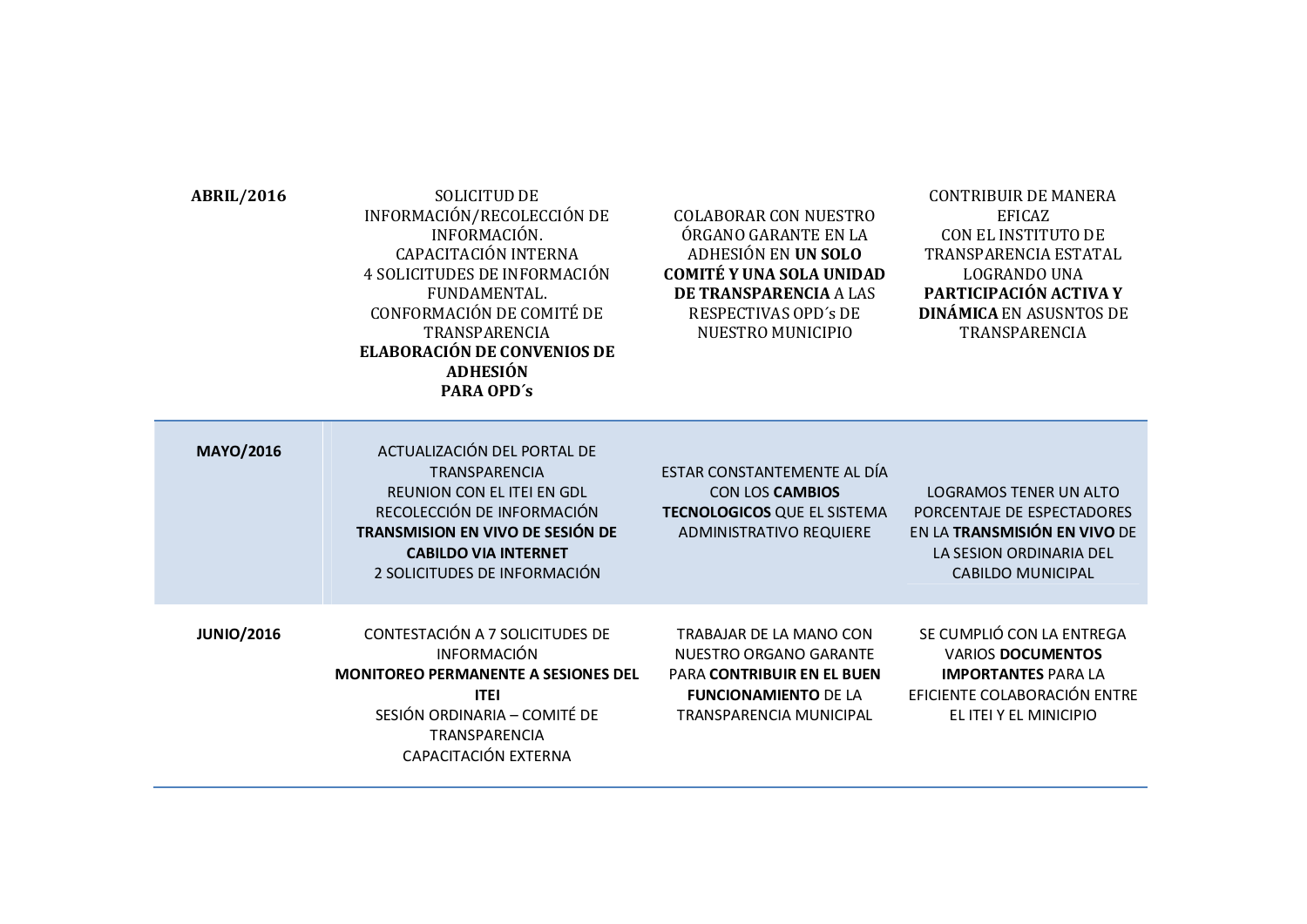| <b>JULIO/2016</b> | ACTUALIZACIÓN DEL PORTAL DE<br>TRANSPARENCIA-CAPACITACIÓN<br>RESPUESTA A 9 SOLICITUDES DE<br><b>INFORMACIÓN</b><br>CARGA DE INFORMACIÓN EN PLATAFORMA<br>NACIONAL DE TRANSPARENCIA<br>REUNIÓN CON CIMTRA<br><b>AVISO DE CONFIDENCIALIDAD</b> | RESPONDEMOS AL EJERCICIO<br>DE LOS DERECHOS ARCO -<br>REVOCACIÓN DEL<br>CONSENTIMIENTO DE USO Y/O<br>LIMITACIÓN DE USO Y<br>DIVULGACIÓN DE DATOS<br><b>PERSONALES</b>           | <b>CON ESTAS ACCIONES</b><br><b>CUMPLIMENTAMOS EN</b><br><b>TIEMPO Y FORMA CON LO</b><br>REQUERIDO EN LOS<br><b>LINEAMIENTOS DE NUESTRO</b><br>ORGANO GARANTE |
|-------------------|----------------------------------------------------------------------------------------------------------------------------------------------------------------------------------------------------------------------------------------------|---------------------------------------------------------------------------------------------------------------------------------------------------------------------------------|---------------------------------------------------------------------------------------------------------------------------------------------------------------|
| AGOSTO/2016       | CONTESTACIÓN DE 10 SOLICITUDES DE<br><b>INFORMACIÓN</b><br>CAPACITACIÓN-PLATAFORMA NACIONAL DE<br><b>TRANSPARENCIA</b><br><b>CONVENIO DE COLABORACIÓN - CIMTRA</b><br>AGENDA DESDE LO LOCAL<br>ACTUALIZACIÓN DEL PORTAL                      | EL FIRMAR CONVENIOS DE<br><b>COLABORACIÓN CON DIFERENTES</b><br>ORGANISMOS NOS AYUDA A<br><b>CONTRIBUIR EL DESARROLLO</b><br><b>INTERNO DE NUESTRAS</b><br><b>INSTITUCIÓNES</b> | CON LAS FIRAS DE ESTOS<br><b>CONVENIOS NOS ACERCAMOS</b><br>MÁS A LA CIUDADANIA QUE SON<br>PARTE IMPORTANTE PARA LA<br>TRANSPARENCIA INSTITUCIONAL            |
| SEPTIEMBRE/2016   | <b>CARGA DE INFORMACIÓN-PNT</b><br>CONTESTACIÓN 8 SOLICITUDES DE<br><b>INFORMACIÓN</b><br>RECOLECCIÓN DE INFORMACIÓN-<br>ACTUALIZACIÓN DE PORTAL DE TRANSPARENCIA<br>REUNIÓN CON DIRECTORES                                                  | ELIMENTAR CON INFORMACIÓN<br><b>FUNDAMENTAL LA PLATAFORMA</b><br>NACIONAL DE TRANSPARENCIA<br>PARA LIBRE ACCESO DE TODA LA<br><b>CIUDADANÍA</b>                                 | SOMOS EL MUNICIPIO CON<br><b>MAYOR CARGA DE</b><br><b>INFORMACIÓN FUNDAMENTAL</b><br>EN LA PLATAFORMA NACIONAL<br>DE TRANSPARENCIA                            |